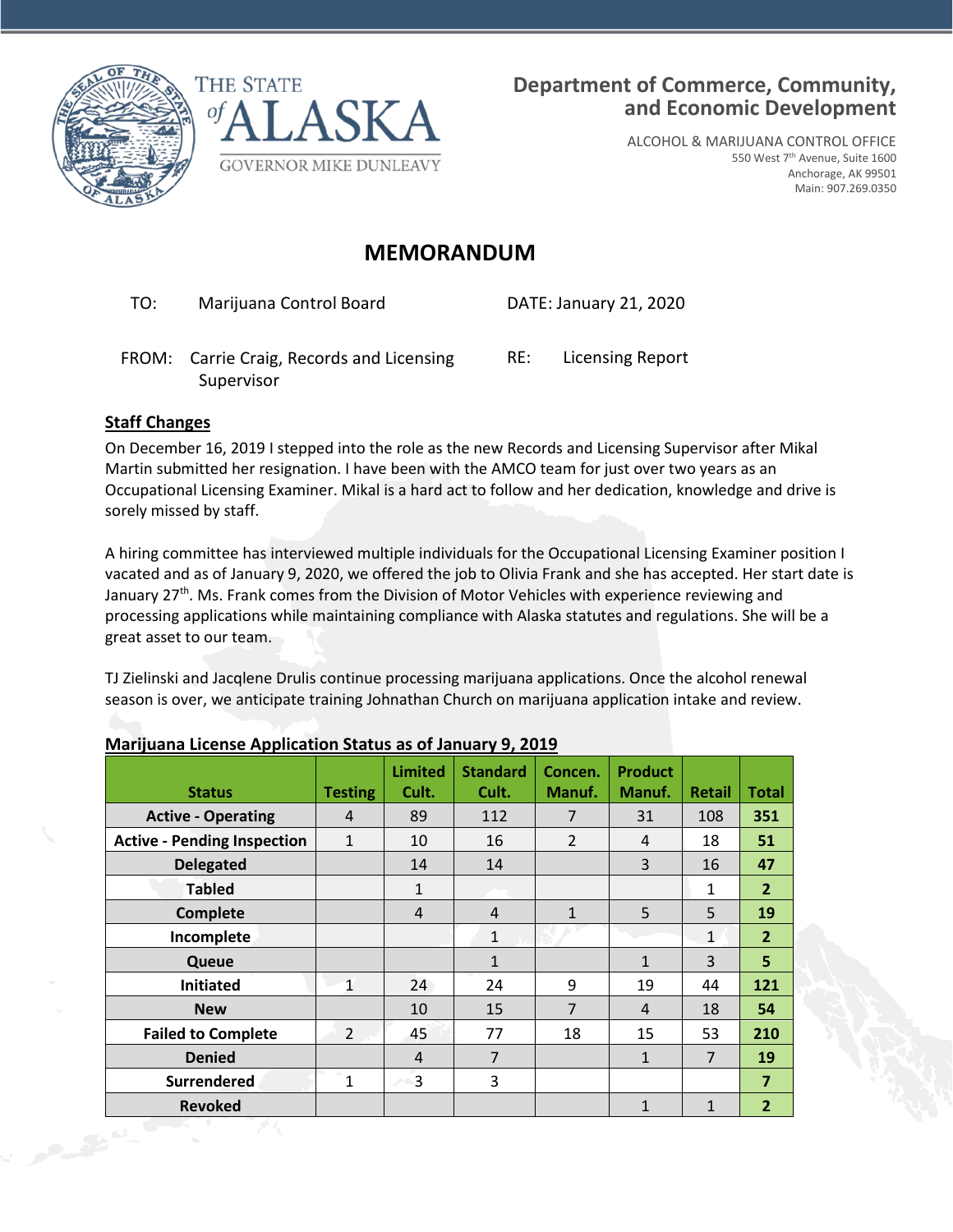| <b>Rescinded</b> |    | 23  | 28  |    | 11  | 17  | 85   |
|------------------|----|-----|-----|----|-----|-----|------|
| Void             |    | 108 | 103 | 28 | 59  | 88  | 393  |
| <b>Expired</b>   |    | 11  |     |    |     |     |      |
| Returned         |    |     |     |    |     |     |      |
| <b>Total</b>     | 17 | 349 | 410 | 78 | 157 | 383 | 1394 |

## **Timeline for New/Transfer Applications on This Agenda**

The average time it has taken for the applicant to receive an incomplete letter from the licensing team, from the date that the application went into the queue, is 7.5 days for new license or endorsement applications and 8.5 days for transfer and conversion applications.

The average time it has taken for the applications on this agenda to be determined complete, from the date that they went into the queue, is 24 days for new applications and 37.5 days for transfer and conversion applications.

At this time the "to be reviewed" queue for Marijuana establishment applications has 7 applications waiting for review. AMCO staff as always is working diligently to keep wait times as short as possible.

| <b>License</b><br><b>Number</b> | <b>DBA</b>                        | <b>Moved</b><br><b>Into Queue</b> | <b>Incomplete</b><br><b>Sent</b> | <b>Final</b><br><b>Corrections</b><br><b>Received</b> | <b>Determined</b><br><b>Complete</b> |
|---------------------------------|-----------------------------------|-----------------------------------|----------------------------------|-------------------------------------------------------|--------------------------------------|
| 15395                           | Majestic Gardens, LLC             | 8/28/2019                         | 9/25/2019                        | 12/19/2019                                            | 12/27/2019                           |
| 17612                           | Valley Happiness, LLC             | 9/5/2019                          | 9/27/2019                        | 11/26/2019                                            | 12/27/2019                           |
| 23122                           | <b>MCC Flight</b>                 | 9/30/2019                         | 11/5/2019                        | 11/21/2019                                            | 11/21/2019                           |
| 14874                           | GoodSinse LLC                     | 9/30/2019                         | 10/8/2019                        | 12/27/2019                                            | 12/27/2019                           |
| 21724                           | The Red Light District            | 10/2/2019                         | 10/8/2019                        | 10/31/2019                                            | 11/1/2019                            |
| 21725                           | The Red Light District            | 10/2/2019                         | 10/8/2019                        | 11/1/2019                                             | 11/1/2019                            |
| 21552                           | <b>Enlighten Extractions, LLC</b> | 10/14/2019                        | 10/22/2019                       | 12/31/2019                                            | 1/2/2020                             |
|                                 | Barefoot Grow Company,            |                                   |                                  |                                                       |                                      |
| 15918                           | LLC                               | 10/14/2019                        | 10/15/2019                       | 11/4/2019                                             | 11/8/2019                            |
| 21021                           | <b>Choice Extracts</b>            | 10/15/2019                        | 10/30/2019                       | 12/30/2019                                            | 12/30/2019                           |
| 11092                           | Fairbanks Fireweed, LLC           | 10/15/2019                        | 11/1/2019                        | 12/2/2019                                             | 12/4/2019                            |
| 19898                           | AKO Farms, LLC                    | 10/16/2019                        | 11/6/2019                        | 11/12/2019                                            | 11/21/2019                           |
| 23144                           | Denali Farms                      | 10/17/2019                        | 11/4/2019                        | 11/19/2019                                            | 11/20/2019                           |
| 22369                           | <b>Bubba Greens LLC</b>           | 10/21/2019                        | 11/5/2019                        | 12/3/2019                                             | 12/4/2019                            |
| 10590                           | Cannabis Corner                   | 10/23/2019                        | 11/6/2019                        | 12/6/2019                                             | 12/6/2019                            |
| 10278                           | GoodSinse LLC                     | 10/24/2019                        | 10/31/2019                       | 11/19/2019                                            | 11/19/2019                           |
| 22479                           | <b>AK Rime</b>                    | 10/30/2019                        | 11/25/2019                       | 1/3/2020                                              | 1/6/2020                             |
| 23146                           | Dosed Edibles Alaska              | 10/30/2019                        | 11/15/2019                       | 12/9/2019                                             | 12/12/2019                           |
| 22716                           | <b>CannaBliss</b>                 | 11/7/2019                         | 11/25/2019                       | 12/4/2019                                             | 12/5/2019                            |
| 21822                           | <b>Muggle Organics</b>            | 11/13/2019                        | 11/26/2019                       | 12/20/2019                                            | 12/26/2019                           |
| 16184                           | Thee Treasure Chest LLC           | 12/2/2019                         | 12/2/2019                        | 12/23/2019                                            | 12/27/2019                           |
| 21022                           | <b>Choice Extracts</b>            | 12/8/2019                         | 12/12/2019                       | 1/3/2020                                              | 1/6/2020                             |
| 23736                           | Tundra Brewing, LLC               | 12/10/2019                        | 12/17/2019                       | 12/20/2019                                            | 1/3/2020                             |

The following applications are listed in the order in which they were placed into the queue.